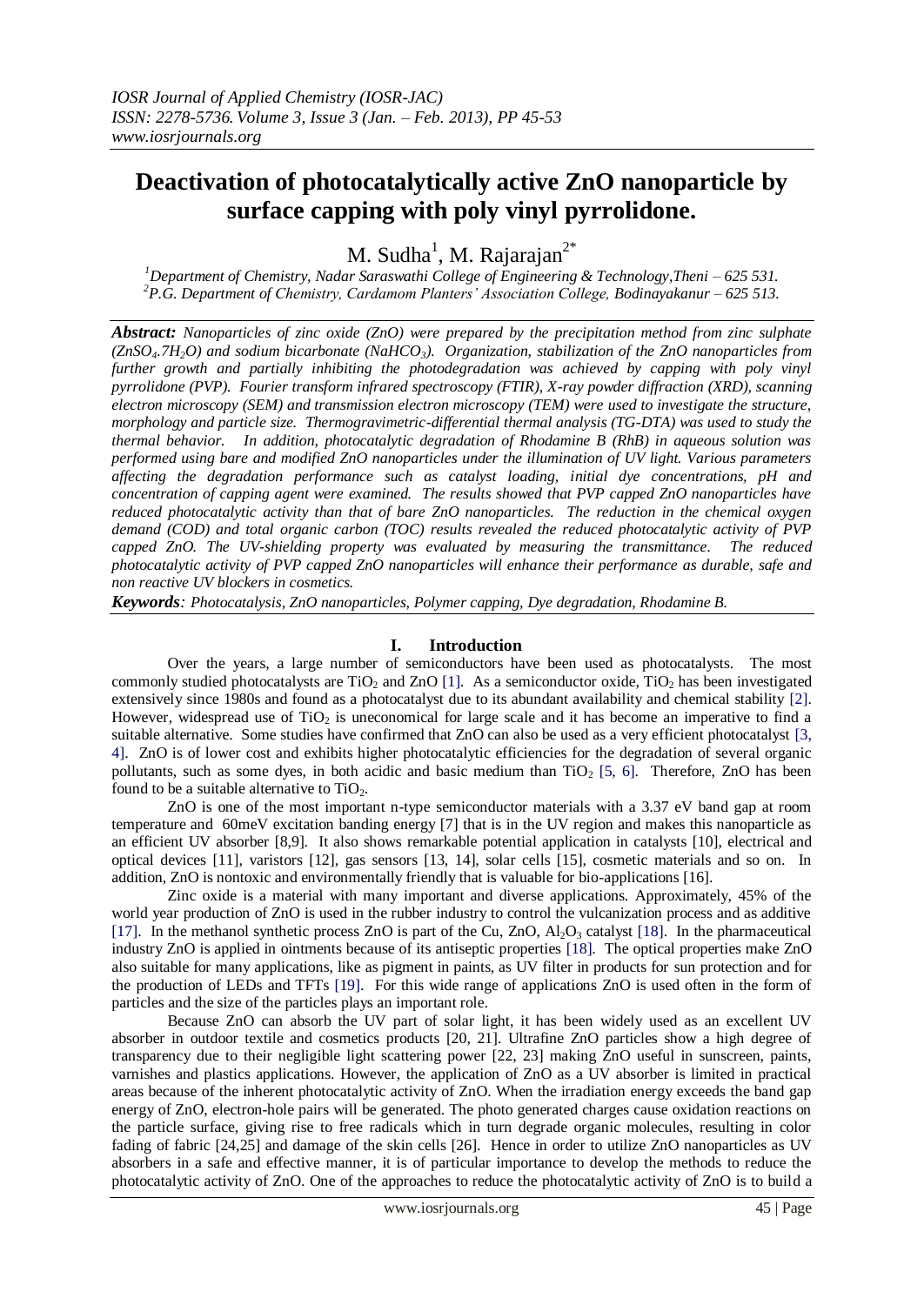barrier between ZnO and the surrounding material to prevent direct contact between them by means of surface modification.

Numerous modification methods are found in the literature, which are aimed at preventing particle growth. Lot of publications report on the stabilization of ZnO with different polymers: PEI [27] and polyvinylpyrrolidone (PVP) [28-31] are most widely used. Polyvinylpyrrolidone (PVP-K30) is water-soluble, low-cost, environmentally friendly and commonly used in food processing. Recently, PVP-K30 has been successfully used as the capping molecules to synthesize highly monodisperse wurtzite ZnO nanoparticles and the sterically stabilized PVP-silver nanoparticles (PVP-AgNPs) [32, 33].

In the present investigation with the aim to reduce the photocatalytic activity of ZnO nanoparticles and to improve its UV blocking property PVP is used to modify the surface of ZnO nanoparticles.

#### **II. Experimental**

All chemicals were of analytical grade, purchased from SD fine chemicals and were used without any further purification

#### **2.1. Synthesis**

#### *2.1.1. Synthesis of ZnO nanoparticles*

ZnO nanoparticles were synthesized according to the procedure described by ChangChun Chen et al. [34]. In a typical synthesis of bare ZnO nanoparticles  $4.16 \text{ g}$  of ZnSO<sub>4</sub>.7H<sub>2</sub>O (0.1M) and 3.36g of NaHCO<sub>3</sub>  $(0.2M)$ , each portion was separately dissolved in 200 ml of distilled water. Then NaHCO<sub>3</sub> solution was added dropwise into ZnSO<sub>4</sub>.7H<sub>2</sub>O solution with constant stirring using magnetic stirrer. And then, the precipitates derived from the reaction between the  $ZnSO_4.7H_2O$  and NaHCO<sub>3</sub> solutions were collected by filtration and rinsed three times with distilled water and ethanol. Subsequently, the washed precipitates were dried at 80◦C to form the precursors of ZnO. Finally, the precursors were calcined at a temperature of 350°C for 3 h in the muffle furnace to obtain the nano-sized ZnO particles.

#### *2.1. 2. Synthesis of PVP capped ZnO nanoparticles*

First, ZnSO<sub>4</sub>.7H<sub>2</sub>O (1M) was dissolved in distilled water. Then PVP solution was prepared by dissolving 100mg in 20 ml distilled water and was added to ZnSO<sub>4</sub>.7H<sub>2</sub>O solution. NaHCO<sub>3</sub> (2M) was prepared separately and was added dropwise in to the above  $ZnSO_4$  solution under constant stirring to form PVP capped ZnO nanoparticles. The solution mixture was then stirred continuously at room temperature for upto 2 hrs and allowed to settle. The precipitates formed were then filtered, washed, dried at 80°C and calcined at 350°C to get PVP capped ZnO nanoparticles.

#### **2.2. Characterization of ZnO nanoparticles**

The bare and the PVA capped ZnO nanoparticles were characterized by X-ray powder diffraction (XRD) using Analytical X per PRO X-ray diffractometer with CuKα radiation. The IR spectral data were obtained between the wave number of 400 and 4000 cm<sup>-1</sup> using Perkin Elmer FT-IR spectrophotometer 1725x. Scanning electron microscope (SEM) images were obtained using HITACHI model S-3000H. The morphology of the bare and the PVA capped ZnO nanoparticles were determined by transmission electron microscope (TEM) using FEI Tecnai G2 20 S -TWIN high resolution transmission electron microscope. The thermal behavior was studied using thermogravimetric – differential thermal analysis at 10 ◦Cmin−1 heating rate.

## **2.3. Photocatalytic activity test**

Rhodamine B (RhB) was used as a probe molecule to evaluate the photocatalytic activity of bare and PVA capped ZnO nanoparticles in response to UV light irradiation. The characteristic optical absorption peak of RhB at 554 nm was chosen to monitor the photocatalytic degradation process. The experiment was carried out in a HEBER IMMERSION TYPE photoreactor (HIPR - Compact - p -8/125/250/400) and pH was adjusted using EUTECH instrument pH meter.

100 ml of aqueous  $10^{-5}$  M RhB solution was taken in the cylindrical glass vessel with a circulating water jacket to maintain constant temperature, in which air was bubbling continuously from the bottom of the reactor. Then, bare ZnO nanoparticles were added into the vessel. Before irradiation, the aqueous suspensions containing dye solution and catalyst were continuously stirred for 30 min in dark to reach an adsorptiondesorption equilibrium. After that, the mixture was subjected to UV irradiation. At regular intervals, 5 ml of the aliquot samples were withdrawn from the reaction mixture and centrifuged at 4000 rpm for 20 min to separate the nanoparticles. A JASCO V-530 UV/VIS spectrophotometer was used to follow the disappearance of RhB in the degraded solution. The procedure was repeated with PVP capped ZnO nanoparticles also.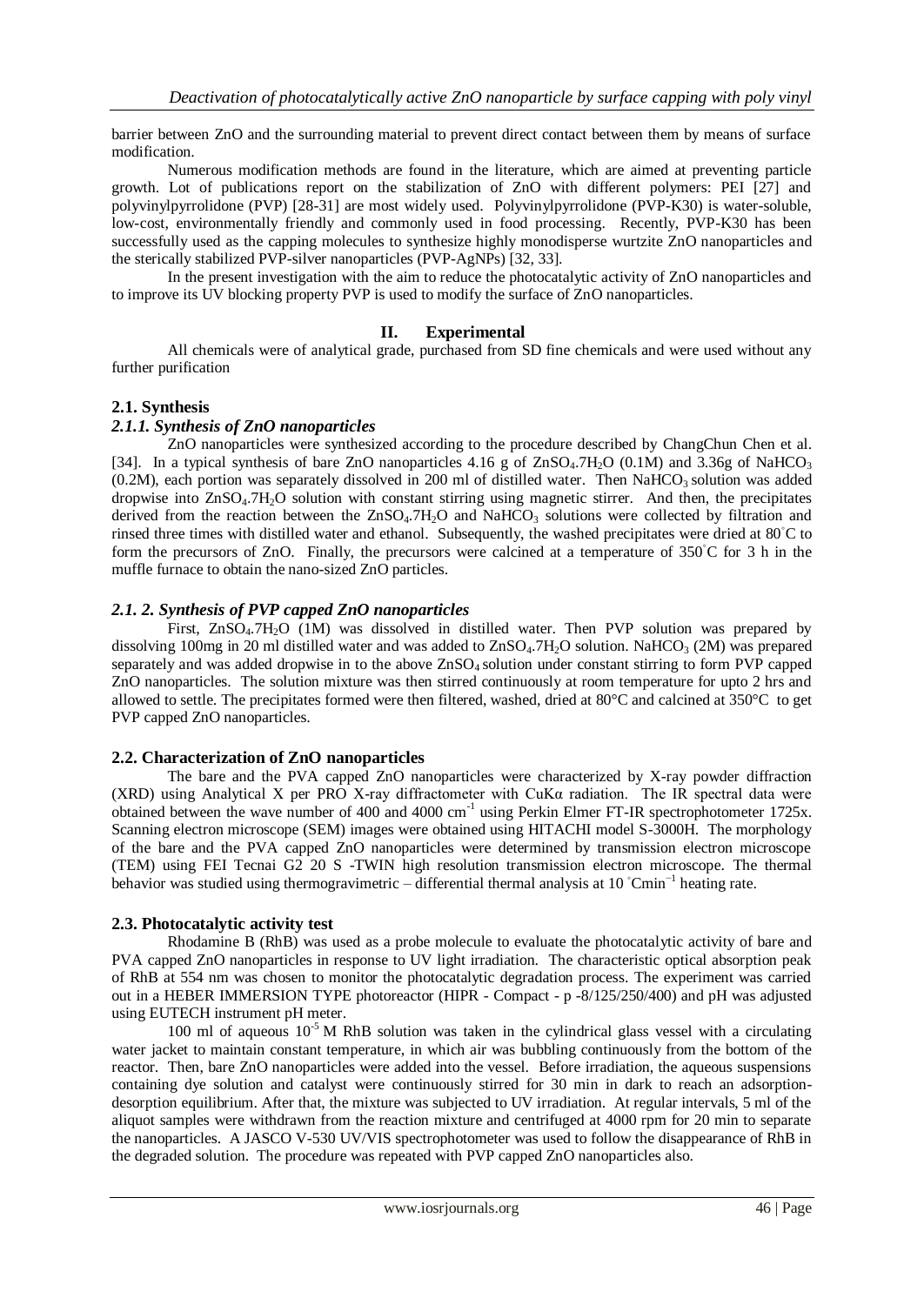Two control experiments were also conducted to test: (1) the adsorption of dye on the ZnO nanoparticles in darkness and (2) photodegradation of the dye when exposed to UV light without the catalyst ZnO.

COD was estimated before and after the treatment using  $K_2Cr_2O_7$  oxidation method. The photodegradation efficiency was calculated according to Eq. (1).

Photodegradation efficiency = Initial COD – Final COD x 100  $\ldots$  ... Eq. (1).

Initial COD

 The extent of photodegradation of RhB was also measured using total organic carbon analyzer (Shimadzu TOC –V CPN).

#### **2.4. Evaluation of UV shielding property**

The UV-shielding property of the particle was evaluated by measuring the transmittance

of the film consisting of uniformly dispersed sample powder with a UV-Vis spectrophotometer (JASCO V-530), where 2 g of sample powder, 4 g of industrial grade nitrocellulose, 10 g of ethyl acetate and 9 g of butyl acetate were mixed uniformly using paint shaker and 100 g of zirconia ball (2.7 mm in diameter) for 24 h. The dispersion mixture was applied onto a quartz glass plate with an applicator. Thickness of the film was 3 *μ*m after drying at room temperature for 24 h.

#### **III. Results and discussion**

#### **3.1. Characteristics of ZnO and PVA capped ZnO nanoparticles**

#### *3.1.1 X-ray diffraction*

Fig.1. illustrates the XRD spectra of ZnO nanoparticles before and after PVP capping. Fig.1a shows the XRD spectra of bare ZnO nanoparticles in which all peaks can be well indexed to the wurtzite phase of ZnO (International standard for diffraction Data, JCDPS 36-1451). No peaks from other phase of ZnO and impurities are observed, suggesting that high purity of ZnO be obtained. These peaks are broad, suggesting that the crystallites have sizes in the nanometer range and the diameter D was calculated using Debye-Scherrer formula  $D = Kλ/(β cos θ)$ , where K is the scherrer constant,  $λ$  the X-ray wavelength,  $β$  the peak width of half maximum, and  $\theta$  is the Bragg diffraction angle.

The broad diffraction peaks of the sample after capping shown in Fig.1b confirmed that the crystal structure of ZnO nanoparticles was not altered during the capping process. The XRD peaks give the diameter of about 25 nm for bare and about 15 nm for PVP capped ZnO nanoparticles.



**Fig. 1.** XRD pattern of bare and PVP capped ZnO nanoparticles.

#### **3.1.2. FT-IR spectra**

Fig.2. shows the FT-IR spectra of both bare and modified ZnO nanoparticles. In the FT-IR spectra of bare ZnO nanoparticles (Fig.2a), the peak at 463cm<sup>-1</sup> is the characteristic absorption of Zn-O bond and the broad absorption peak at 3438cm<sup>-1</sup> can be attributed to the characteristic absorption of hydroxyls.

In the FT-IR spectrum of PVP capped ZnO nanoparticles (Fig.2b), several peaks are shown at 3414, 1646 and 1375, 1200,509 and 425 cm<sup>-1</sup>. The observed peak at 1646 cm<sup>-1</sup> is a distinct stretching mode of carbonyl group on the PVP molecule and the peak at  $1375 \text{ cm}^{-1}$  is due to the bending mode of CH<sub>2</sub> while the peak at 1200 cm<sup>-1</sup> results from the stretching mode of C-N in PVP molecule. The PVP capping of ZnO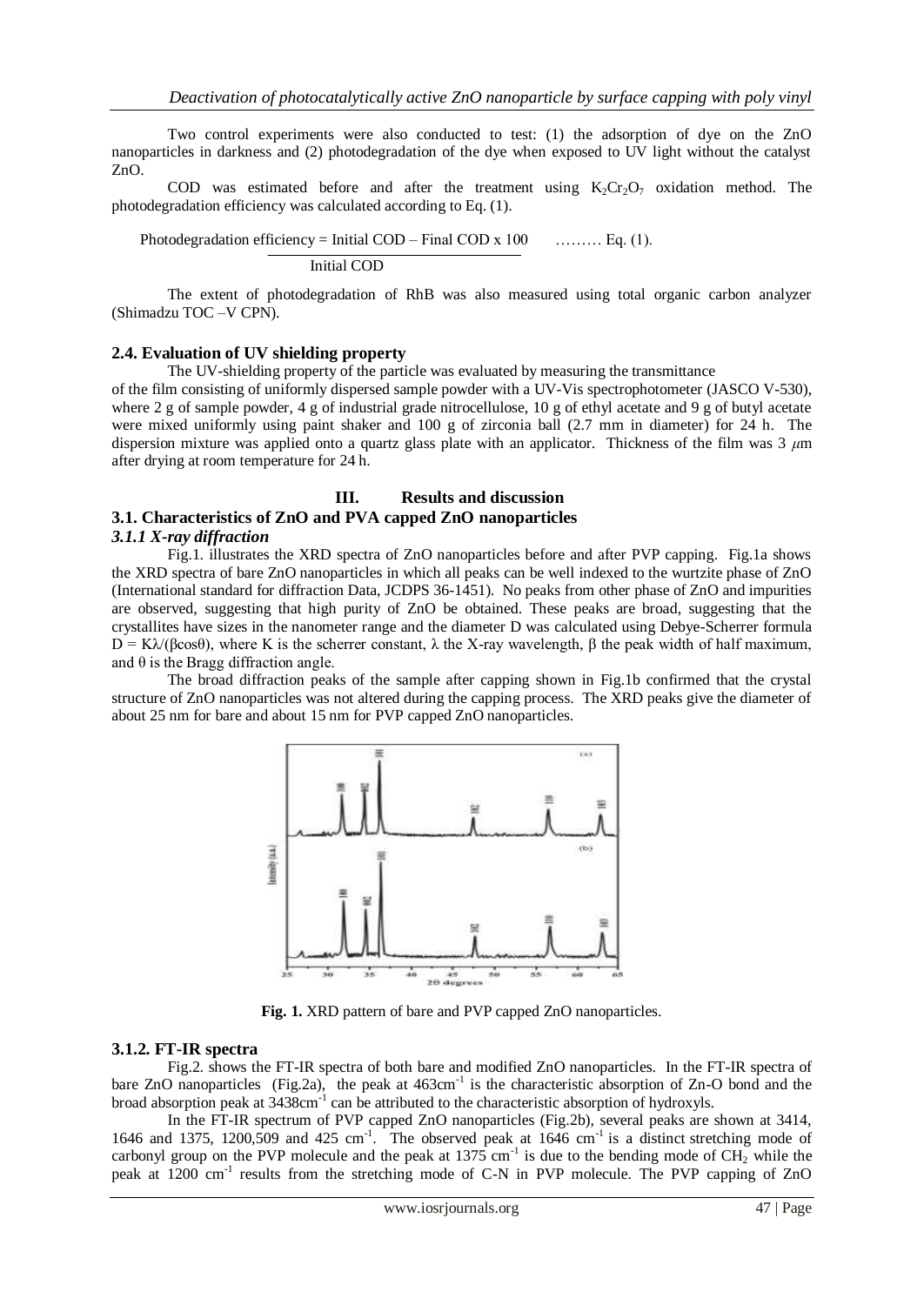nanoparticles is confirmed through FT-IR spectroscopy, which suggests that a monomolecular layer on ZnO nanoparticles surface be formed.



**Fig.2.** FT-IR spectra of bare and PVP capped ZnO nanoparticles

# **3.1.3. Scanning electron microscope**

The SEM images of bare and PVP capped ZnO nanoparticles are shown in Fig.3a and b which shows that the bare ZnO nanoparticles are needle shaped with particle size of 20 - 30 nm which is in line with the results from XRD while the PVP capped ZnO nanoparticles were obtained as nanospheres with particle size of 10 -20 nm which proves the role of polymer capping in the size and morphology of ZnO nanoparticles.



**Fig. 3.** SEM images of bare and PVP capped ZnO nanoparticles

# **3.1.4. Transmission electron microscope**

Fig.4. illustrates the TEM images of bare and PVP capped ZnO nanoparticles. Fig.4a shows the TEM image of bare ZnO nanoparticles that was synthesized by precipitation method which consists of well dispersed needle shaped single crystal particles with a reasonably narrow size distribution and their diameter is about 25 nm. This result is in accordance with the value calculated from the X-ray diffraction.

Fig.4b shows the TEM image of PVP capped ZnO nanoparticles, in which physical separation of the particles was maintained during processing, thus preventing the formation of agglomerates. Besides, one can also observe that around the ZnO nanospheres there encircle some shadows, implying the existence of capped PVP. This is due to the fact that PVP can form a shell surrounding the particles to prevent them from being large in size by means of aggregation.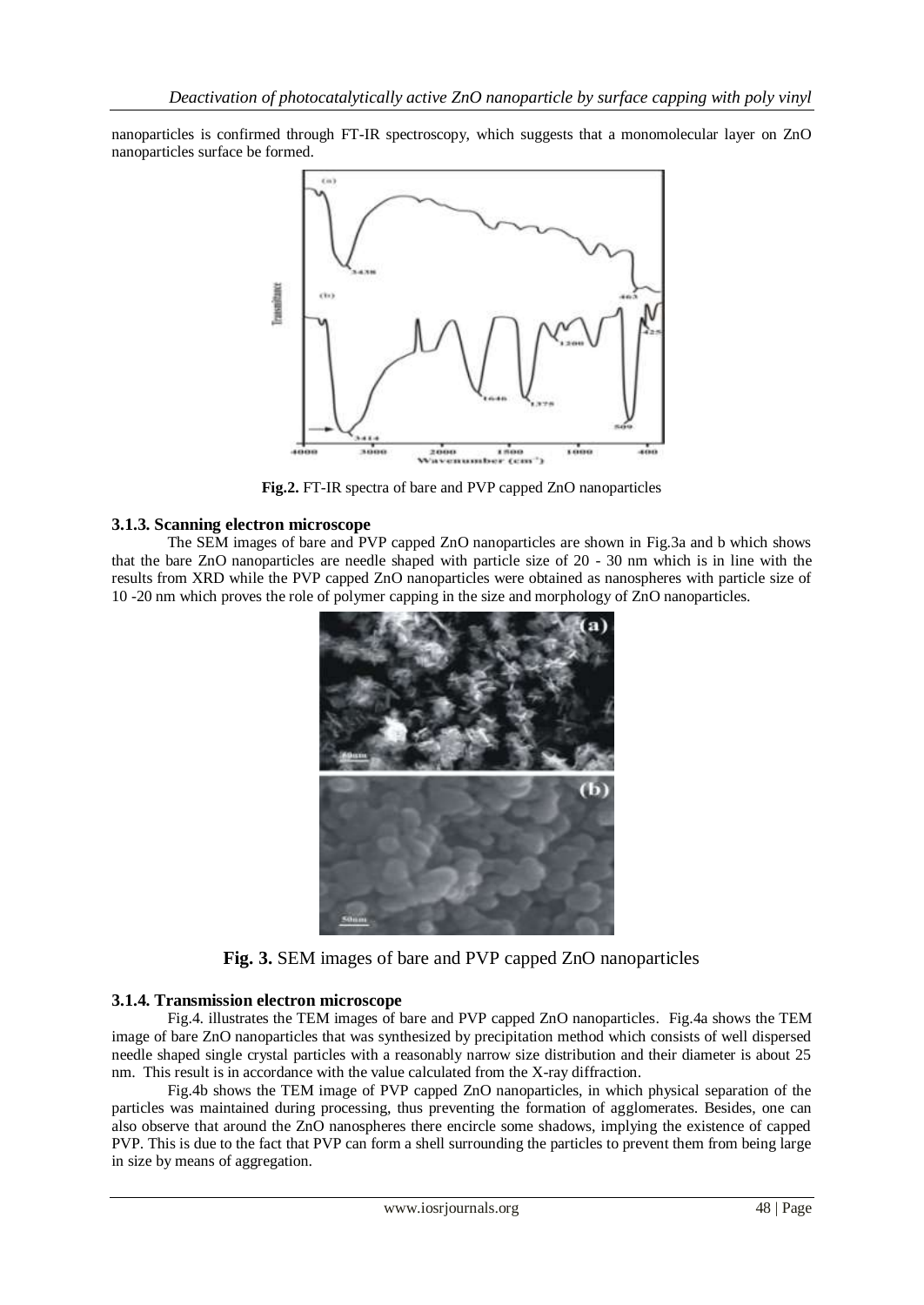

**Fig. 4.** TEM images of bare and PVP capped ZnO nanoparticles

# *3.1.5. Thermogravimetric-differential thermal analysis (TG-DTA)*

To further confirm the interactions between PVP and ZnO nanoparticles the thermal behavior of the PVP capped ZnO nanoparticles was investigated. Fig.5. shows the TG-DTA curves of the as derived material after washing, before thermal treatment. The TGA curve exhibits three apparent mass losses, the first one between  $50 - 150^{\circ}$ C is due to the loss of residual solvent and water. The second and third mass loss observed in the region 380 - 450<sup>o</sup>C and 450 -550<sup>o</sup>C is due to the thermal decomposition of organics. The DTA curve shows three exothermic peaks around 410, 430 and  $520^{\circ}$ C indicating that there might exist weak interactions between PVP and ZnO nanoparticles.



# **3.2. Photocatalytic activity**

# *3.2.1. Optimal conditions for photocatalytic degradation*

To select an appropriate condition for comparison of photocatalytic activity the optimum values of different parameters viz. catalyst dose, pH of the solution and initial concentration of the dye affecting the degradation efficiency of RhB were investigated. Initially blank experiments were performed under UV irradiation without addition of any catalyst and in darkness which shows negligible degradation.

Fig.6. justifies selection of appropriate conditions on the photocatalytic activity of bare ZnO nanoparticles. The results show that the increase of catalyst loading increases the degradation rate due to increase in the catalyst surface area, which enhances number of active sites. The constancy at higher catalyst loading beyond the optimum level of 0.5g shown in Fig 6a is due to decrease in light penetration and deactivation of activated molecules due to collision with the ground state molecules. Further at higher catalyst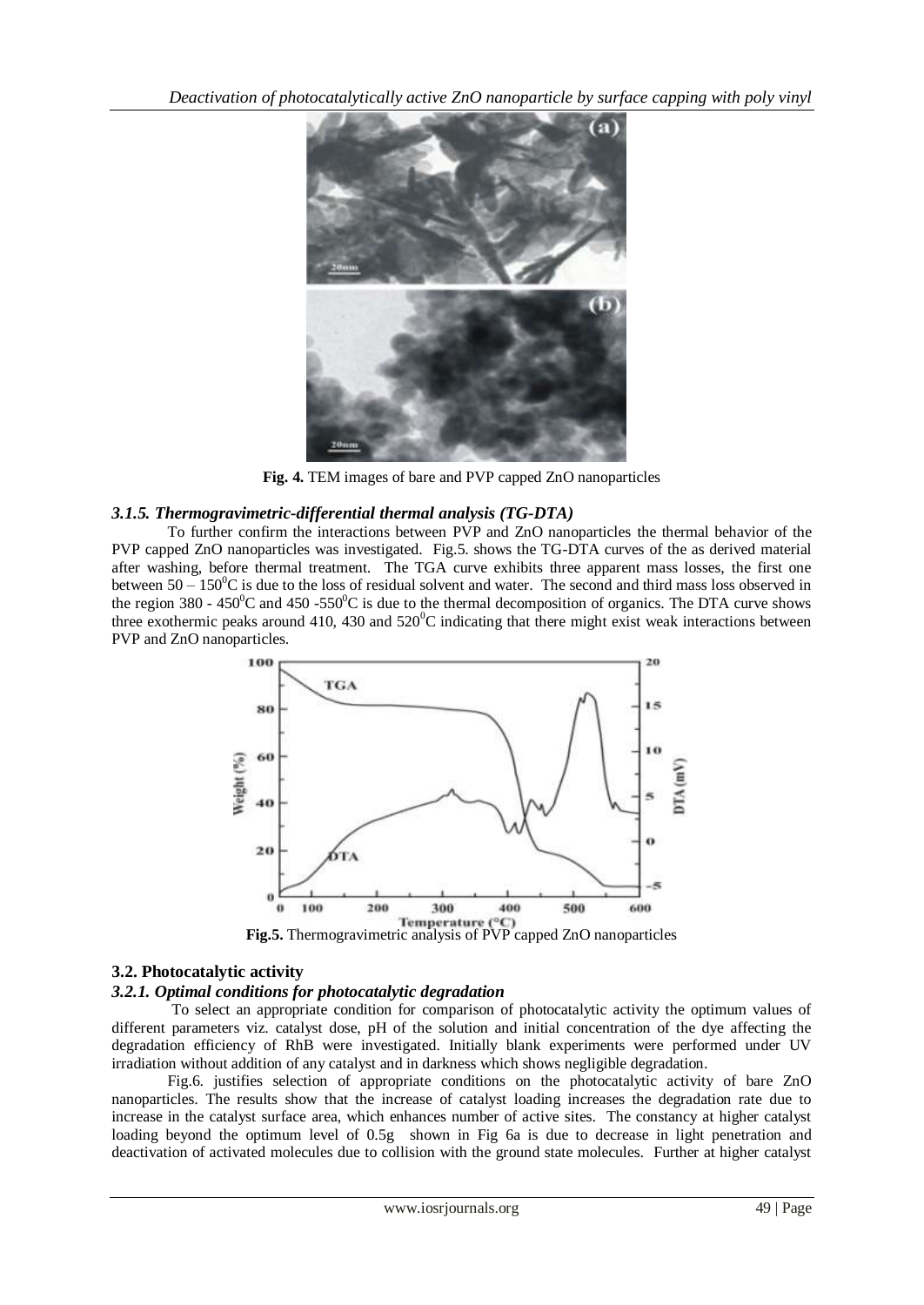loading it is difficult to maintain the suspension homogeneous due to particles agglomeration which decreases the number of active sites.

Fig. 6b shows the photodegradation efficiency of RhB as a function of pH. It has been observed that the degradation efficiency increases with increase in pH exhibiting maximum degradation efficiency at pH 8 beyond which the degradation was found to be decreased. The degradation was good and the enforcement of the reaction rate under alkaline conditions could be attributed to the increase of hydroxyl ions, which induces more hydroxyl radical formation. The formed •OH radicals initiate the degradation reaction.

Fig. 6c shows that the photocatalytic degradation efficiency was found to increase with increasing concentration of RhB upto  $2x10^{-5}$ M. On further increasing its concentration, a sudden decrease in the rate of degradation was observed. This may be explained on the basis that on increasing the concentration of RhB, more molecules of RhB are available for degradation. However on increasing the concentration above  $2x10^{-5}$ M, the reaction rate was found to decrease. It may be attributed to the fact that as the concentration of RhB was increased, it started acting as filter for the incident light, where its larger concentration will not permit the desired light intensity to reach the dye molecule in the bulk of the solution.



**Fig. 6 a** Effect of catalyst loading on the degradation efficiency of RhB,  $pH = 8$ ,  $[RhB] = 2x10^{-5} M.$ 

**b** Effect of pH on degradation efficiency of RhB,  $[RhB]=2x10^{-5}M$ ,  $[ZnO]=0.5g$ . **c** Effect of RhB concentration,  $pH = 8$ ,  $[ZnO] = 0.5$  g.

# *3.2.2. Comparison of Photocatalytic activity of bare and PVP capped ZnO nanoparticles*

Bare and PVP capped ZnO nanoparticles were used as photocatalysts respectively to degrade RhB dissolved in water and the corresponding time dependent optical absorption spectra of RhB aqueous solutions under the irradiation of UV light are shown in Fig. 7. From Fig. 7a the UV absorption peaks of RhB became weaker as the irradiation time was prolonged and disappeared completely after 150 min under UV irradiation. It was also observed that no hypochromic shift and no new absorption peaks appeared during the irradiation which obviously indicates the absence of any intermediate formation. Hence, the total degradation of RhB occured via the cleavage of the chromophoric ring structure.

A similar trend was observed for PVP capped ZnO nanoparticles, as shown in Fig.7b. It could be seen that the bare ZnO nanoparticles have high photocatalytic activity while the activity was greatly reduced if the surface of ZnO nanoparticles was capped with PVP. This may be due to the fact that bare ZnO nanoparticles are hydrophilic. They can absorb more RhB molecules in water and can contact with air closely. While the PVP capped ZnO nanoparticles are hydrophobic leading to little photocatalytic activity. That is, the PVP coated on the surface of ZnO nanoparticles interfere with the absorption of the RhB molecules and the contact with air. The photocatalysis experiment also implied that a thin layer of PVP was formed on the surface of ZnO nanoparticles to reduce the photocatalytic property of ZnO nanoparticles. This agrees with the FT-IR analysis also. It can be easily understood that, the PVP on the particle surface does not possess photocatalytic capability and will not generate the couple of void and electron under UV irradiation. Although the inner of the nanoparticles is quite active and might generate the couple of void and electron under UV irradiation, some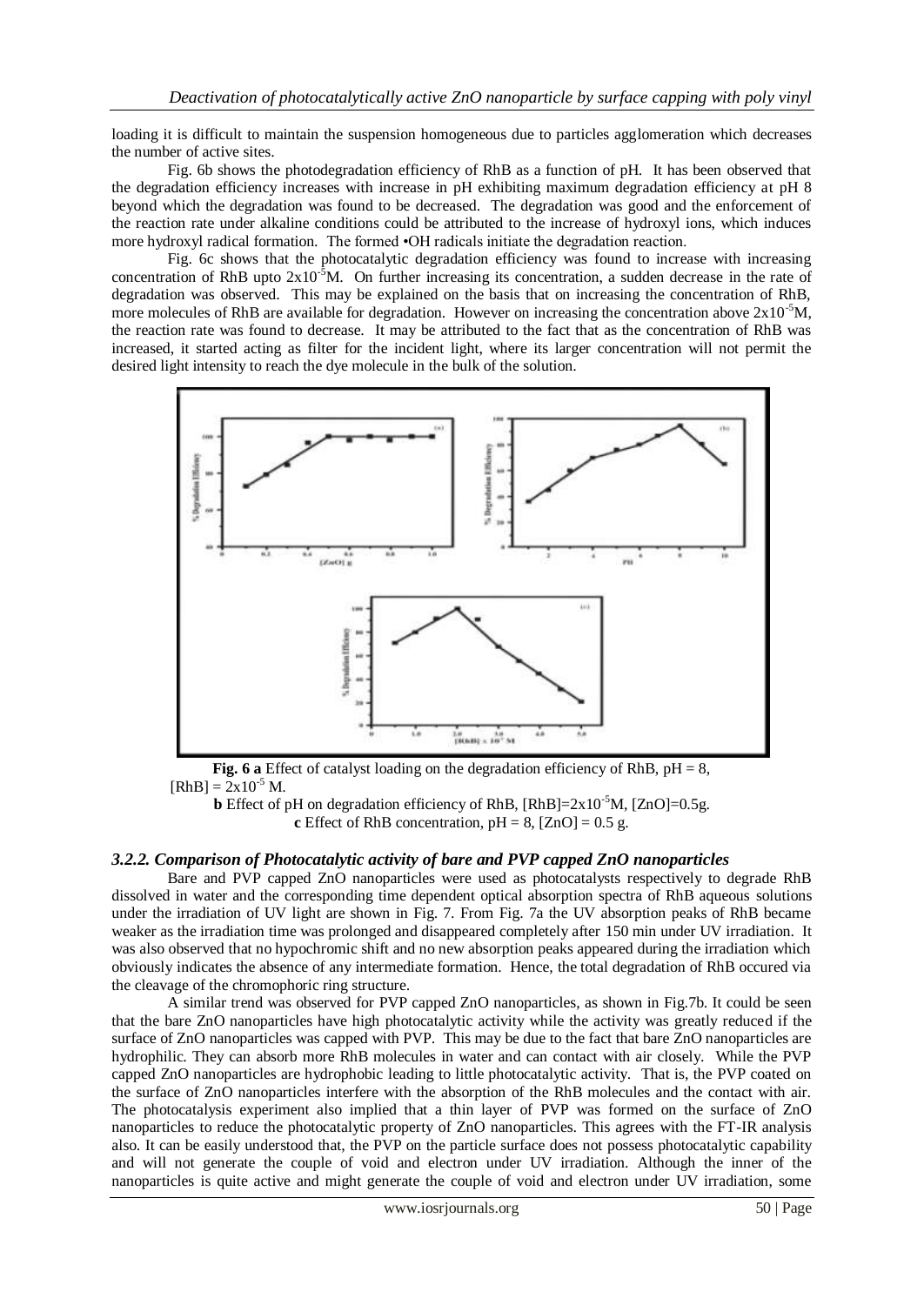generated void or electron cannot move to the particle surface and hence will not contact the aqueous solution. Therefore, the photocatalytic property of PVP capped ZnO nanoparticles was reduced. So, the photocatalytic degradation efficiencies of bare and PVP capped ZnO nanoparticles are entirely different under the same condition, and the photocatalytic activity of ZnO nanoparticles is greatly reduced after coating with PVP.



**Fig.7.** Absorption spectra of RhB solution as a function of UV light irradiation time in the presence of (a) bare and (b) PVP capped ZnO nanoparticles.

It can be seen that the suitable amount of PVP capping at most favorable catalysis conditions determined for the degradation of RhB using bare ZnO nanoparticles, is 250mg. The effect of concentration of PVP on the photodegradation of RhB using PVP capped ZnO nanoparticles are shown in Fig. 8. The photostability of RhB molecules can be improved by increasing the PVP concentration on the ZnO nanoparticles. The photodegradation efficiency of PVP capped ZnO nanoparticles decreased from with increasing the PVP concentration from 100mg to 250mg beyond which increasing the concentration of capping agent shows no noteworthy effect on the photodegradation efficiency of RhB. It may be attributed to the fact that as the capping agent concentration increases beyond the most favorable level it may decrease the dye adsorption, by covering some active sites. Hence an appropriate amount of capping agent helps to achieve a control over the photocatalytic activity of ZnO nanoparticles.



**Fig.8.** Percentage degradation efficiency of RhB using bare and PVP capped ZnO nanoparticles.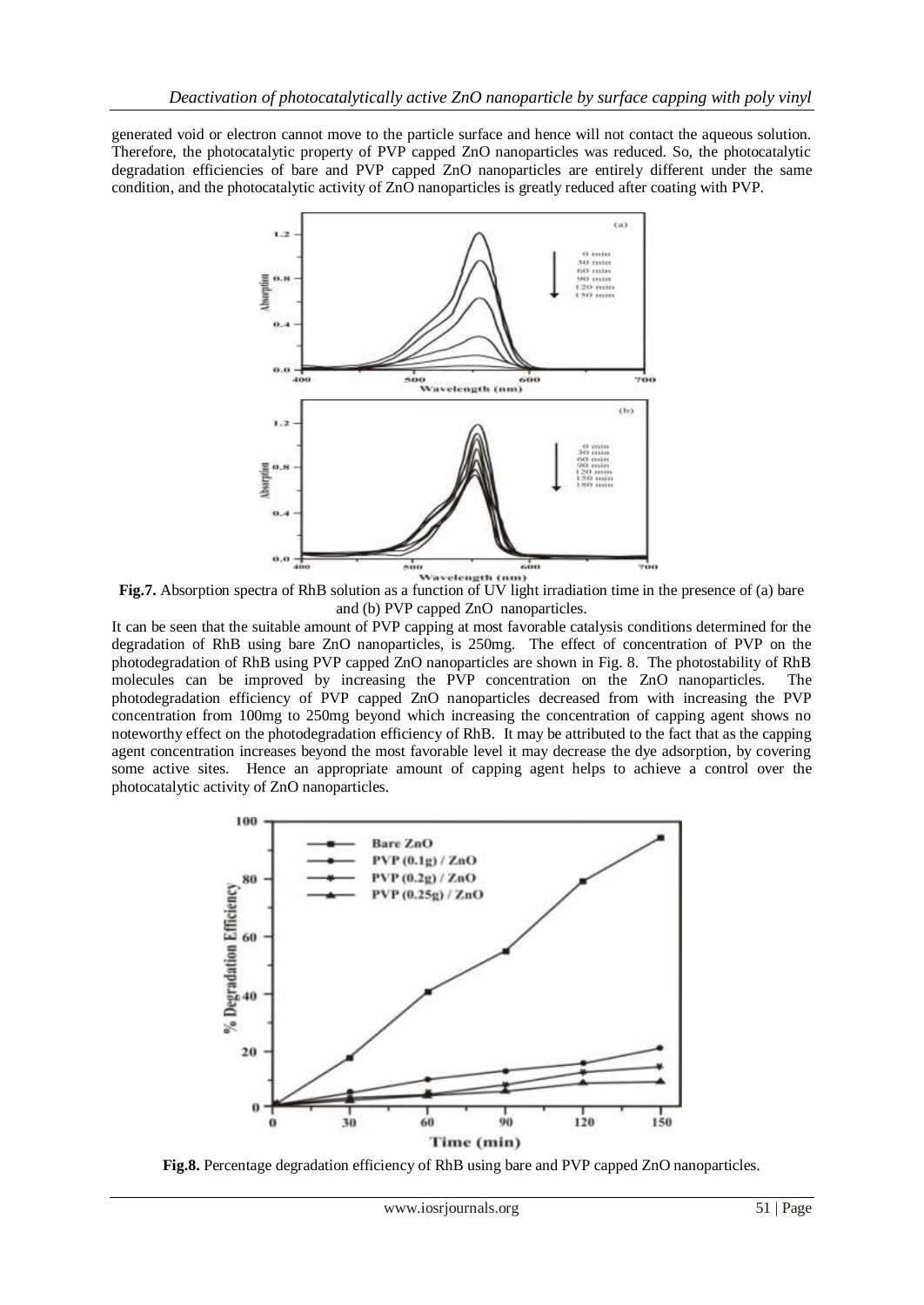# *3.2.3. Chemical oxygen demand (COD)*

The chemical oxygen demand test is widely used as an effective technique to measure the organic strength of waste water. The test allows the measurement of waste in terms of the total quantity of oxygen required for the oxidation of organic matter to  $CO<sub>2</sub>$  and water. In the present work results of COD were taken as one of the parameter to judge the feasibility of photocatalytic process for the degradation of RhB dye solution. The  $K_2Cr_2O_7$  method was applied for COD determination and the treated solution showed a significant decrease in the COD value of the initial colour solution indicating the high potential of the bare ZnO nanoparticles catalyzed photodegradation process for the removal of RhB. Table. 1 gives the COD values of Initial and treated RhB solutions. The photodegradation efficiency is calculated from Eq. (1).

Maximum degradation efficiency was obtained for bare ZnO nanoparticles but RhB solution treated with PVP capped ZnO nanoparticles under similar conditions shows an average efficiency which indicates that the photocatalytic activity of PVP capped ZnO nanoparticles was reduced when compared with bare ZnO nanoparticles.

| <b>RhB</b><br><b>Concentration</b><br>$(10^{5}$ M) | <b>COD</b><br><b>Initial</b><br>(mg/L) | Final $\text{COD}$ (mg/L) |                             | Photodegradation efficiency (%) |                             |
|----------------------------------------------------|----------------------------------------|---------------------------|-----------------------------|---------------------------------|-----------------------------|
|                                                    |                                        | Bare ZnO                  | <b>PVP</b><br>capped<br>ZnO | <b>Bare ZnO</b>                 | <b>PVP</b><br>capped<br>ZnO |
|                                                    | 18.1                                   | 7.0                       | 11.47                       | 61.32                           | 36.6                        |
|                                                    | 24.9                                   |                           | 8.73                        | 99.22                           | 64.9                        |
|                                                    | 48.8                                   | 14.5                      | 27.4                        | 70.28                           | 43.8                        |
|                                                    | 94.6                                   | 9.1                       | 43.04                       | 90.38                           | 54.5                        |
|                                                    | 189.2                                  | 22.5                      | 75.68                       | 88.10                           | 60.0                        |

**Table 1.** COD values of initial and treated RhB solutions

# **3.2.4. Total organic carbon analysis**

In order to further study the mineralization of RhB by the prepared bare and PVP capped ZnO nanoparticles, the TOC concentration of aqueous RhB solution at different reaction times was analyzed and the results were shown in [Fig.9](http://www.sciencedirect.com/science?_ob=ArticleURL&_udi=B6TGF-4X087M4-5&_user=981705&_coverDate=12%2F30%2F2009&_rdoc=1&_fmt=high&_orig=gateway&_origin=gateway&_sort=d&_docanchor=&view=c&_searchStrId=1731124146&_rerunOrigin=scholar.google&_acct=C000025258&_version=1&_urlVersion=0&_userid=981705&md5=30219d2da5c51a8c6756021af1dabdcb&searchtype=a#fig7). The results show that RhB solution can be effectively mineralized to  $CO<sub>2</sub>$  and  $H<sub>2</sub>O$ by the prepared bare ZnO nanoparticles under UV irradiation. In addition, it also can be seen that PVP capped ZnO nanoparticles showed poor mineralization efficiency compared with the bare ZnO nanoparticles. We proposed that this might be due to RhB molecules having different adsorption characters by the bare and PVP capped ZnO nanoparticles. The results above indicated that the bare ZnO shows good photocatalytic activity than the PVP capped ZnO nanoparticles.



**Fig.9.** The effect of irradiation time on the photodegradation of RhB over bare ZnO and PVP capped ZnO nanoparticles.

# **3.3. UV shielding ability**

The UV –Vis transmittance spectra of bare and PVP capped ZnO are presented in Fig.10. The transmittance spectra show an excellent UV-absorption capacity and high transparency in visible light for both bare and PVP capped ZnO nanoparticles. The transmittance spectrum also suggests that PVP capping do not influence the UV-shielding property and transparency in the visible light region of ZnO.